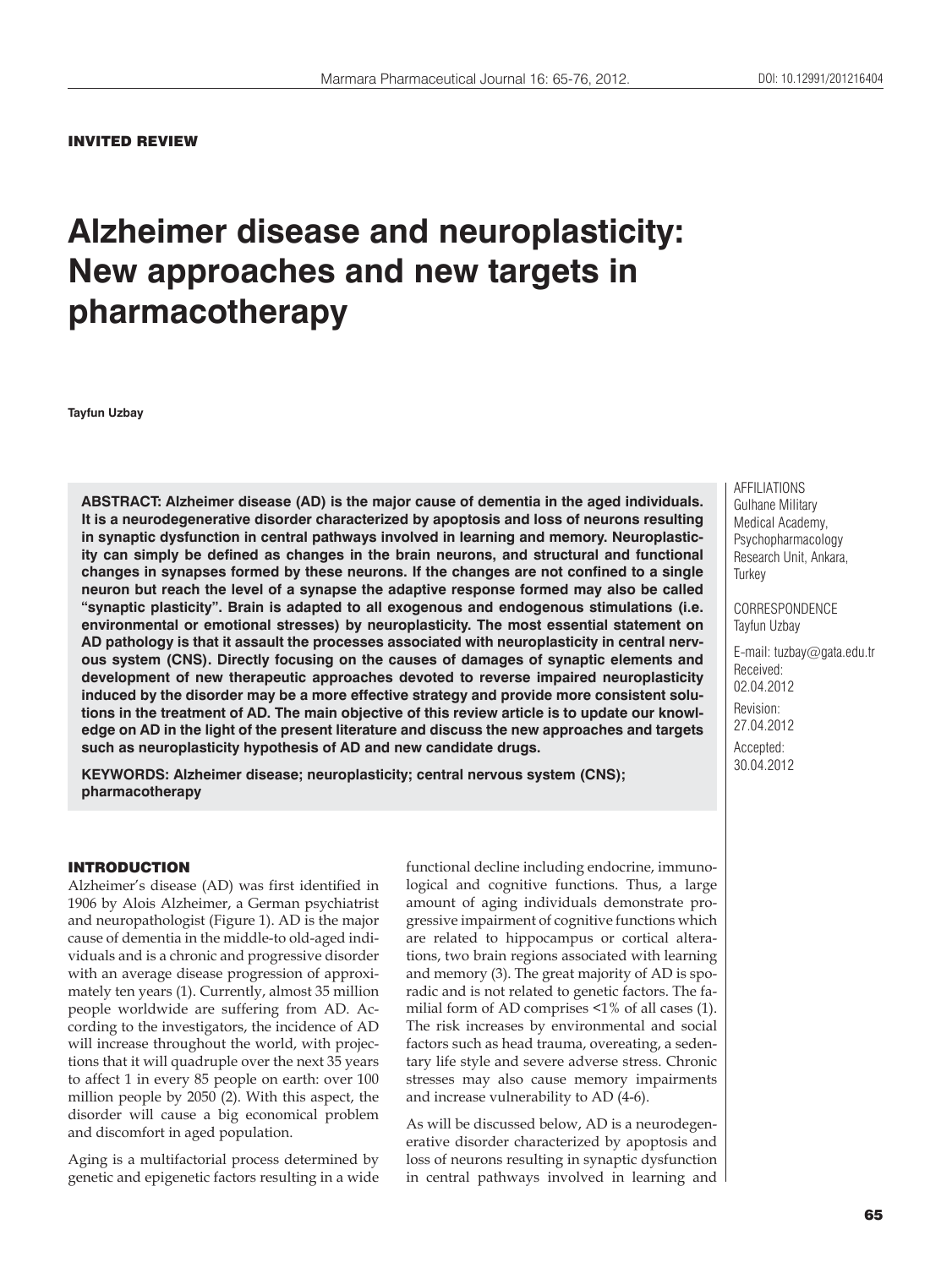

FIGURE 1- Alois Alzheimer (1864-1915), German psychiatrist and neuropathologist.

memory (7, 8). Although neurobiological, genetic and pathological causes of the synaptic dysfunction in AD are well known, unfortunately, our knowledge on how the disease can be averted or how we can provide an exact remission in the treatment of AD is very limited. At present, there is no rational or radical solution for AD by pharmacotherapy or any other medical method. The presently available drugs that are used in the treatment of AD are limited and they do not provide satisfactory results, beyond slowing down the progress of the disorder. Preventive effects of some new drugs are also debated. Although animal models have provided valuable information in understanding the etiopathogenesis of AD and in the development of new effective molecules in the treatment of the disorder, these models are still empiric and they do not provide together all three criterion; predictive, face and constructive validities yet (9,10). Development of more qualified animal models in AD is also required. Eventually, all over the world, AD is one of the most important problems awaiting rational solution. New drug designs and development of new molecules for the treatment of AD seems to be the most important investment area in central nervous system (CNS) disorders.

The most essential statement on AD pathology is that it assaults neuroplastic processes in CNS. At biological, psychological and social levels, it is the capacity to store new information that is affected by AD. Tracing memory mechanisms to their most basic levels leads to the loci at which AD pathology affects CNS mechanisms. Although this hypothesis was proposed in 1985 by Ashford and Jarvik (11), its origin goes back to 1911. Santiago Ramón y Cajal, a Spanish pathologist, histologist, neuroscientist, and Nobel laureate (see Figure 2) made several major contributions to neuroanatomy. He discovered the axonal growth cone, and provided the definitive evidence for what would later be known as "neuron theory", experimentally demonstrating that the relationship between nerve cells was not one of continuity, but rather of contiguity



FIGURE 2- Santiago Ramón y Cajal (1852-1934), Spanish pathologist, histologist, neuroscientist, and Nobel laureate.

(12). "Neuron theory" stands as the foundation of modern neuroscience. When Cajal pointed out "*One also might imagine that amnesia, a paucity of thought associations, retardation, and dementia could result when synapses between neurons are weakened as a result of a more or less pathological condition, that is, when processes atrophy and no longer form contacts, when cortical mnemonic or association areas suffer partial disorganization*" (13), he was probably the first to realize that dementia results from a dysfunction of synaptic contacts (7).

Presently, concerning the pathological mechanism, the neuroplasticity hypothesis of CNS disorders including AD are again gaining importance (14,15). Directly focusing on the causes of the damage of synaptic elements, and development of new therapeutic approaches devoted to reverse the impaired neuroplasticity induced by the disorder may be a more effective strategy, and provide more consistent solutions in the treatment of AD. Hence, understanding the neuroplasticity basis of AD is important to develop new strategies. Thus, the main objective of this review article is to update our knowledge on AD and discuss the possible new approaches and targets such as neuroplasticity hypothesis of AD and new candidate drugs.

# PATHOPHYSIOLOGICAL BASIS OF AD

Role of the two basic neurotransmitter systems in the pathophysiology of AD has been clarified. They are acetylcholine and glutamate. Other neurotransmitters such as monoamines and GABA are also related to AD in symptomatical level. In this review article, we will focus on acetylcholine and glutamate because of their direct relationship to the pathology of the disease.

"Septo-hippocampal pathway", originating from the cholinergic neurons in the septum and projecting to the hippocampus (Figure 3), is related to learning, and regulation and management of short-term memory functions. Many studies on human and animals conclude that hippocampus is an important brain region involved in memory formation (17,18). The amy-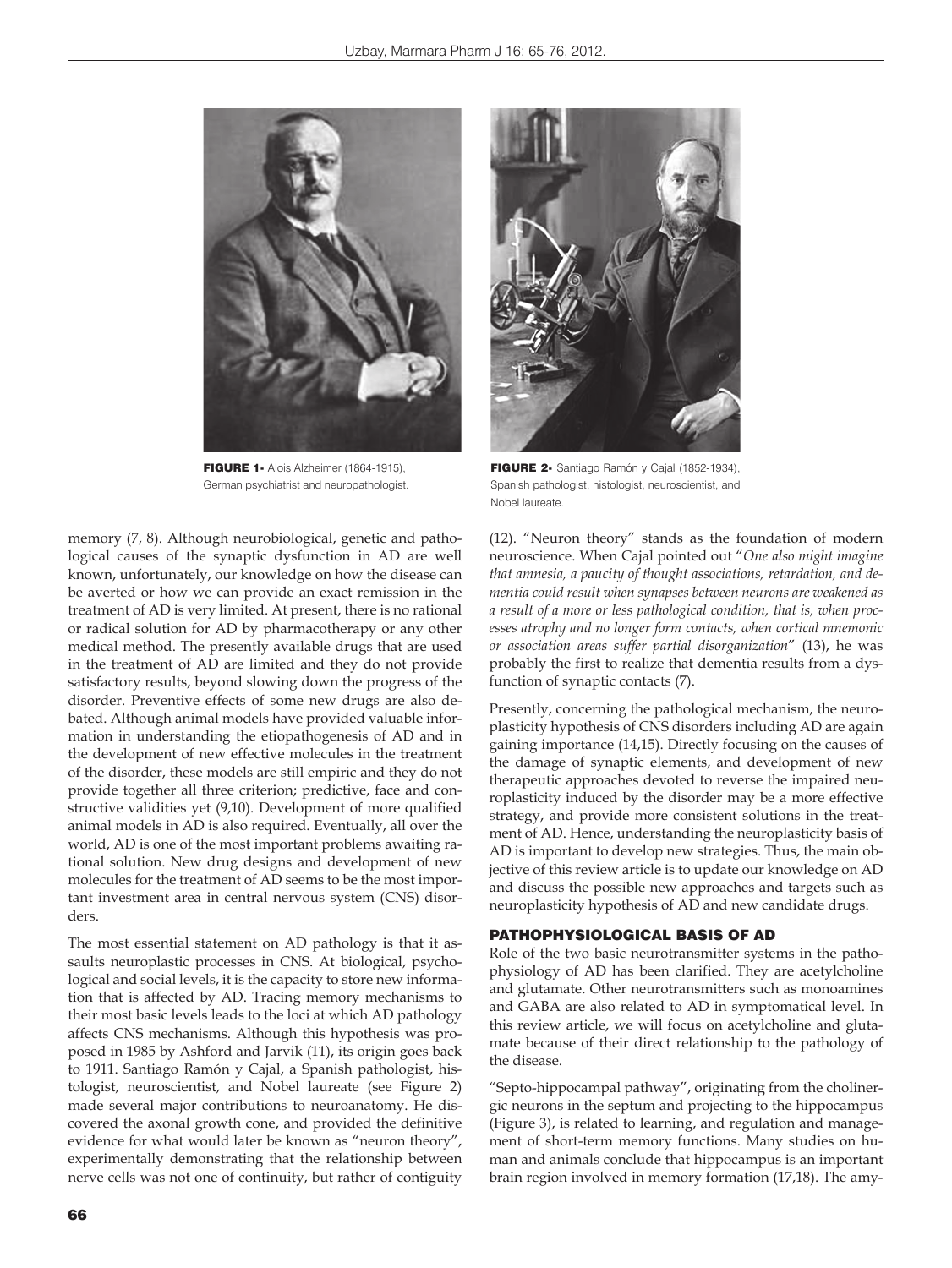

FIGURE 3- Septo-hippocampal pathway. C: Cerebellum, Hip: Hippocampus, Str: Striatum, SN: Substantia nigra, Am: Amygdale, Hyp: Hypothalamus, Th: Thalamus, Sep: Septum (from Uzbay, 2004, see ref. 16).

gdala and the orbitofrontal cortex are important contributors of information processing and formation of declarative memory (19,20). It is known that, emotional memory is formed in the amygdala (21), and declarative memory formation, including cases with verbal expression occurs in hippocampus (22). Hippocampus is also important in "memory consolidation" which is the process of conversion of short-term memory to longterm memory in the neocortex. Here, hippocampus plays a critical role in supplying the first input necessary for the longterm memory, conversion of these to long-term memories, and formation and strenghtening of the synaptic connections necessary for the maintenance of long-term memory (18,23). Extensive degenerative changes have been reported in the hippocampus and cortex of patients with AD. As the disease progresses, these changes progressively, but constantly, spread across the brain. In particular, there is a clear cholinergic cell loss (24,25). The gradual loss of cholinergic neurons, and the resulting decline in levels of the neurotransmitter acetylcholine, has been shown to correlate with the cognitive deficits in AD.

Glutamate, an excitatory neurotransmitter of the brain, is also associated with the pathophysiology of AD (25,26). Glutamate is implicated in almost all CNS functions, from primary sensory perception to cognition. All excitatory projection pathways to, from and within the hippocampus use glutamate as a neurotransmitter (27). However, as well as being a critical mediator of contact between neurons, under certain circumstances glutamate can kill neurons by a process called "excitotoxicity" (25). Glutamate activates several receptors, including the N-methyl-D-aspartate (NMDA) receptors, which are coupled to high conductance channels permeable to sodium, calcium and potassium. In the normal brain, the NMDA receptors are mediators of synaptic plasticity such as learning and memory (28). In the brain of patients suffering from AD there is an enhanced activation of NMDA receptors. This might lead to the hypothesis that an improvement of cognitive functions should be observed, but this is clearly not the case. In fact, temporally uncoordinated, continuous stimulation of NMDA receptors, i.e. energy deficits, prolonged membrane polarization and abnormal glutamate levels, leads to excessive calcium access, triggering a cascade of biochemical events that causes further excessive activation of the receptors. This excessive activation causes functional impairment and damages and kills neurons, which are unable to cope with the continuous releasing of neurochemical messages (29). Numerous evidences support the suggestion that NMDA receptor-induced excitotoxicity is critical in neurodegenerative statements including AD. Glutamate receptors, particularly NMDAs, also contribute to the neuronal toxicity induced by amyloid plaques which is one of the key pathological features of AD (25).

Nitric oxide (NO) is an unusual neurotransmitter in CNS. It is synthesized from the precursor L-arginine by the enzyme nitric oxide synthase. In CNS, it is synthesized in the postsynaptic area, and then diffuses back to the presynaptic neuron where it activates guanylate cyclase-cGMP cascade to release glutamate as retrograde. Thereby, it indirectly causes stimulation of postsynaptic NMDA receptors by glutamate (30). NO, at low physiological concentrations, may have an action as an anti-apoptotic/prosurvival factor in the CNS. However, at high concentrations, NO acts as a free radical and it can be toxic causing DNA damage and neuronal death in the brain. In AD, excessive NO production causes oxidative stress and damage of proteins, lipids and finally, mitochondrial dysfunction in the brain. Oxidative stress also damages DNA, which leads to alterations of nuclear regulatory factors, activation of proapoptotic genes, and cell death. However, current data suggest no significant changes in cGMP levels in patients with AD in comparison to the age-matched controls (31).

Additional loss or degeneration in basic monoaminergic neurons (serotonine, dopamine and noradrenaline) may occur during AD. Thus, these degenerations or loss of neurons could be related to motivational failure, major depression, psychotic reactions and some Parkinson like symptoms that develop within process.

AD pathology may be divided into three broad chapters: accumulation related positive lesions, negative lesions related to the losses and reactive processes such as inflammation. Positive lesions are robust, easy to detect and constitute the basis of the diagnosis. Detecting or evaluating the loss of neurons and synapses are not easy and they are more directly related to cognitive deficits (32).

A summary of risk factors and histopathological hallmarks in AD are shown in Figure 4. As can be seen in Figure 4, neurodegeneration is related to two factors: production of extracellular amyloid beta (Aβ) plaques and intracellular neurofibrillary tangles (1). Amyloid precursor protein (APP) is a membrane protein that has a role in the protection of synaptic integrity. Aβs is formed as a result of enzymatic breakdown of some peptide components from APP. They convert to highly insoluble and proteolysis-resistant fibrils called senile plaques by accumulation of toxic Aβ42 forms.

The human APP gene was first identified at the end of the 80s by various laboratories (33-35). Autosomal dominant mutations in APP, presenilin 1(PS1) and presenilin 2 (PS2) account for about 5% of the patients, commonly characterized by an early onset (before 65 years old). Only APP, but not its homologues, amyloid precursor-like protein 1 (APLP1) and APLP2, contain se-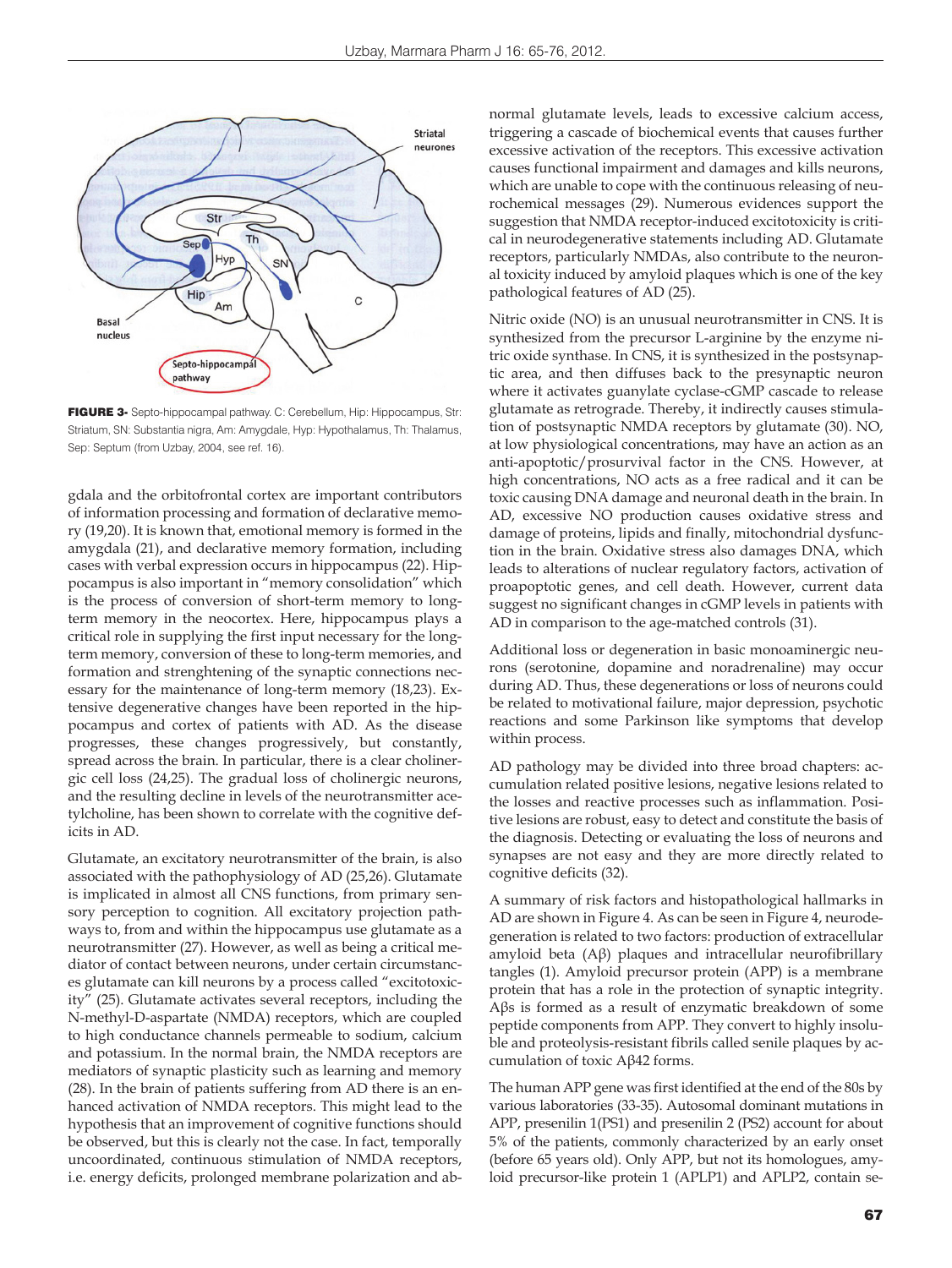

FIGURE 4- Risk factors and histopathological hallmarks of AD (from Iqbal and Grundke-Iqbal, 2011, see ref. 1).

quences encoding the Aβ domain. The first mutations demonstrated to be causative of inherited forms of familial AD were identified in the APP gene, providing evidence that APP plays a central role in AD pathogenesis. Mutation of APP, PS1 and PS2 genes increases to produce Aβ42 formation (36). PS1 is necessary for normal neurogenezis and survival, and localizes to synaptic membranes and neurite growth cones. Presenilins are related to intracellular trafficking, developmental signaling pathways and Ca2+ homeostasis (15,37-39).

Notch proteins are a group of large cell-surface membrane receptors that mediate complex cell fate decisions during development. For example, during neurogenesis in flies, the Delta protein signals from prospective neuroblasts through the Notch receptor on adjacent cells to prevent the latter from becoming neuroblasts and neurons. PS1 are necessary components of the machinery that carries out Aβ production and signal transduction within the Notch pathway (40). Mutations of PS1 and PS2 also disrupt constructive interaction and signaling in Nocth pathway and increases diathesis to produce Aβ42 formation (41).

Neurofibrillary tangles are composed of the tau proteins. In healthy individuals, tau is a component of microtubules. Microtubules stabilize growing axons and support structures for transport of nutrients, vesicles, mitochondria and chromosomes within the cell. In AD, tau protein is abnormally hyperphosphorylated and converts the structures to insoluble fibrils, originating deposits within the cell (36,42). It has been shown that tau pathology appears later than Aβ accumulation in AD (36,43).

Human apolipoprotein E (apoE) is a lipoprotein of 299 amino acids expressed in multiple organs with the highest expression in the liver followed by the brain. ApoE is one of the key lipoproteins of lipoprotein complexes that regulate the metabolism of lipids by directing their transport, delivery, and distribution from one tissue or cell type to another through apoE receptors and proteins associated with lipid transfer and lipolysis. Three common polymorphisms in the APOE gene, ε2, ε3, and ε4, result in single amino acid changes in the ApoE protein. The APOEε2, ε3, and ε4 alleles strongly and dose-dependently alter the likelihood of developing Alzheimer's disease (AD). In particular, APOE ε4 is associated with increased risk for AD, whereas APOEε2 is associated with decreased risk (44,45). Presence of APOEε4 disrupts synaptic integrity in neuronal pathways and break synaptic neurotransmission (46). Diabetes, inflammation and head trauma are other risk factors for AD (1) (Figure 4).

The most reliable biomarkers validated in the last few years include an abnormal cerebrospinal fluid Aβ and tau profile; the presence of hippocampal atrophy on magnetic resonance imaging (MRI), glucose hypometabolism on positron emission tomography (PET) scan, or presence of a known pathogenic mutation in genes encoding APP, PS1 and PS2. In light of striking evidence in 2007, new research criteria were proposed (47) and revised in 2010 (48). According to these new criteria, the diagnosis of AD is made when there is both clinical evidence of the disease phenotype and in vivo biological evidence of AD's pathology. The newly reported algorithm proposes that the diagnosis can be made in the presence of episodic memory impairment and a positive biomarker. Thus, Aβ accumulation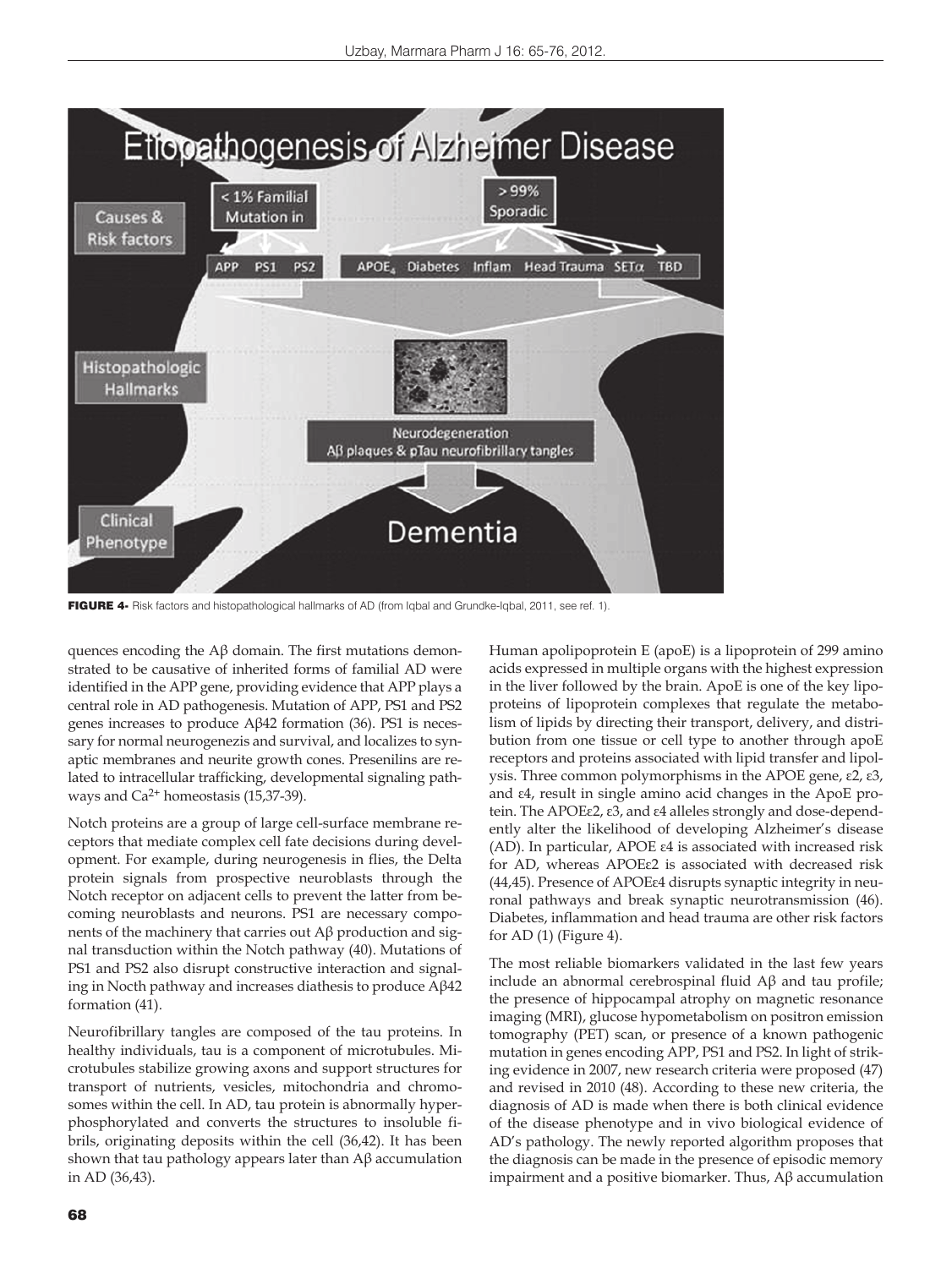biomarkers are the first changes before the appearance of clinical symptoms. Later on during AD pathogenesis, biomarkers of synaptic dysfunctions (functional MRI) appear, followed by biomarkers of neuronal loss (structural MRI) (36,43).

#### WHAT IS NEUROPLASTICITY?

The CNS has the ability to adapt to both exogenous and endogenous stimuli. Many important central functions are executed with this adaptation, and insufficient adaptation causes the emergence of several diseases. Neuroplasticity can briefly be defined as changes in the brain's neurons, and structural and functional changes in synapses formed by these neurons. If the changes are not confined to a single neuron but reach the level of a synapse the adaptive response formed may also be called "synaptic plasticity". Variability of synaptic activity plays a role in the adaptation of the nervous system. Adaptation to environmental changes may only be accomplished by learning, and learning requires synaptic plasticity. Learning is the strongest and most important adaptive response of the central nervous system to endogenous and exogenous stimuli. Long term potentiation (LTP) formation in neurons is necessary for learning and it is an adaptive response associated with neuroplasticity and synaptic plasticity. Although chronic and severe stress causes negative neuroadaptive changes like depression, short term and limited stress is necessary for LTP, which forms the basis for learning. Thus, neuroplasticity can cause positive as well as negative changes (49)

Some physical changes may appear in the whole neuron or in a part like the dendrite due to neuroplasticity. In addition, new neuron formation, changes in neurons' resistance to negative factors like chronic severe stress and an increase or decrease in synaptic activity may appear. Changes in the central nervous system associated with neuroplastic responses are seen in Table 1. Depending on the strength and length of the stimulus and the properties of primary responding region, single, several or all of these changes may appear. The quality of the resulting neuroplasticity and remodeling due to it also depend on these factors. New neuron formation is called neurogenesis. Neurogenesis is observed most often in the hippocampus and olfactory region. Increases in hippocampal volume and neurogenesis are seen with every mental exercise and chronic stress causes decreases in hippocampal volume and neurogenesis of hippocampal neurons (49,50). Apoptosis can be defined briefly as cell death. In brain tissue apoptosis is physiologically the reverse of neurogenesis. Normally, apoptosis and neurogenesis work in concert to enable stability. An increase in one may trigger the other and vice versa. Environmental factors such as stress and endogen factors such as increases in free radicals and glucocorticoids not only decrease neurogenesis but also induce apoptosis. At any site in the brain an increase in apoptosis without accompanying neurogenesis or regression of neurogenesis with ongoing apoptosis results in degeneration and functional losses (49,51,52).

Neurotrophic factors are always released in very low concentrations and sometimes they change neurotransmitter-mediated central neurochemical transmission. Some psychotropic drugs may act on central neurotrophic factors besides neurochemical transmission (53). Some of the important neurotrophic factors known to be present in the central nervous system are seen in Table 2. Neurotrophic factors do not function

| <b>TABLE 1.</b> Neuroplasticity-induced changes in the brain (49)        |  |  |  |  |
|--------------------------------------------------------------------------|--|--|--|--|
| Increase or decrease in dendritic branching                              |  |  |  |  |
| Breakage of dendrites                                                    |  |  |  |  |
| Increase in dendritic length                                             |  |  |  |  |
| New synapse formation or disappearance of present synapses               |  |  |  |  |
| Change in synaptic efficiency of present synapses (Increase or decrease) |  |  |  |  |
| Neurogenesis                                                             |  |  |  |  |
| Apoptosis                                                                |  |  |  |  |
| Changes in main brain metabolites                                        |  |  |  |  |
| Changes in survival of present neurons (increase or decrease)            |  |  |  |  |
| Increased resistance of neurons to breakage under stress                 |  |  |  |  |
| Changes in stimulus-induced postsynaptic potentials of present neurons   |  |  |  |  |
| Changes in activities of neurotrophic factors (increase or decrease)     |  |  |  |  |

as neurotransmitters in the central nervous system; their primary function is to help the development and regeneration of neurons, and they contribute to the important neuronal pathways for their structural health and for the maintenance of their function. They have important roles in the central nervous system for programming and execution of apoptosis. There may be a deficiency of certain neurotrophic factors due to endogenous or exogenous causes and this triggers a biological cascade resulting in the death of that neuron or group of neurons (53-55). Neurotrophic factors are essential for the structural and functional health of neuronal pathways.

Inflammatory signaling pathways are also important. They involve upregulation of cytosolic phopholipase  $A_2$  and the arachidonic acid cycle, the depletion of the brain-essential fatty acid docosahexaenoic acid (DHA) and DHA-derived neuroprotectin D1 (NPD1), and changes in the expression of key proapoptotic and antiapoptotic members of the Bcl-2 gene family. These are believed to be the major contributors to the pathogenic mechanisms in degeneration of the brain during AD. Lifelong impairment in the supply of DHA and NPD1 to the brain might be expected to result in a chronic loss of neurotrophic support for neuronal synapses and contribute to progressive disturbances in cognitive functions, memory and associated higher brain functions (56).

Finally, neuroplasticity is a flexible re-organization or adaptation of mammalian brain carried out by changes in synaptic formation and elements. Neuroplasticity of brain is affected by endogenous, exogenous and environmental stressful factors. It is a continuous process in reaction to neuronal activity and neuron injury, death, and genesis which involves modulation of structural and functional processes of axons, dendrites and synapses. The various structural elements that embody plasticity include LTP, synaptic efficacy, synaptic remodeling, synaptogenesis, neurite extension including axonal sprouting and dentritic remodeling, and neurogenesis and recruitment. In a more comprehensive logic, phenomenological processes that are apparent in plasticity are: synapses (electrical, biochemical, structural), neurite (axon, dendrite), neuron cell bodies, anterograde (toward distal neurites) and retrograde (from distal neurites) transport, cell interactions, neuronal networks or pathways, and behavioural, psychological and sociological activities (15). Unfavorable neuroplasticity is characterized by an adverse adaptation of the brain and appears in a number of CNS disorders.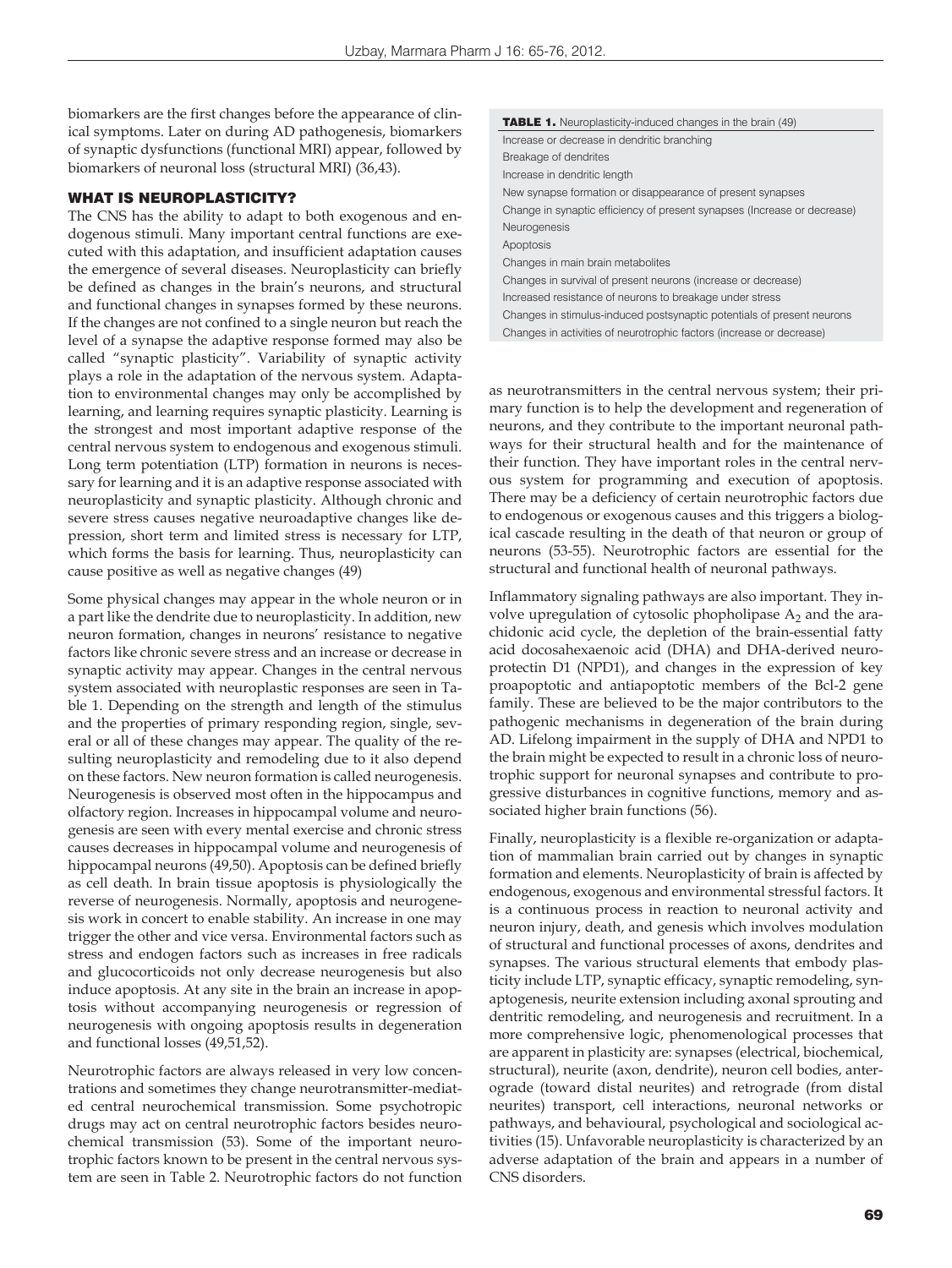## NEUROPLASTICITY HYPOTHESIS OF ALZHEIMER'S DISEASE

As part of neuroplasticity, AD is defined as a pathological remodelling characterized by memory failures, retardation of cognitive functions, and accompanying behavioral defects that appear due to an unreliable neurotransmission between hippocampus or other related limbic system formations, and entorhinal and associative cortex because of neuronal loses of these areas. The neuroplasticity hypothesis also pulls together the tau and amyloid hypotheses with the consequence that there are two essential cellular memory mechanisms, each attacked by one of two types of pathology. Firstly, accumulation of amyloid (more closely linked to cause, affecting more distribute to cortical regions including the temporal and parietal lobes), results in senile plaque formation, then, once a critical point is reached, and secondly hyperphosphorylation of tau leads to the neurofibrillary pathology (correlated with dementia severity, initially affecting the hippocampus and medial temporal lobe). In each case, if the delicate balance between forming new connections and removing connections that are no longer required is disrupted, AD pathology may develop.

Which neuroplasticity changes take place in the brain during AD? In AD strongest associate of cognitive failure is in synapse loss (57-59), demonstrating the profound cognitive effects of loss of neuronal connectivity. Synaptic loss is an early event in AD and is a structural correlate of cognitive dysfunction. Memory loss in AD may result from synaptic dysfunction that precedes large scale neurodegeneration, where the synapseto-neuron ratio is decreased about 50% (15,60-62). There is prominent neuronal loss in AD, especially in hippocampal area and enthorinal and association cortex (15,63,64), which disrupts memory-related circuitry in the brain, as mentioned above. Neuronal loss in these formations results in synapse loss due to deafferentation of target regions. More synapses are lost than can be accounted for by neuronal loss (65-67), signifying dysfunction and altered plasticity in remaining neurons (68).

In addition to neuronal and synapse losses, there are morphological disruption of neurites in AD, which further disrupt neuronal connectivity. Senile plaques, composed mainly of Aβ peptide, are space occupying lesions that disrupt the normal route of neurites (69,70). Modeling the effects of the altered neurite morphology around plaques in the brain of patients with AD on transmission of signal through neurites predicts a delay of several milliseconds around each plaque, which would severely disrupt the precise temporal firing of neuronal networks, thus possibly contributing to dementia (71).

Synapse and dendrite losses in AD exceed that seen with normal aging (72,73). Synaptic degeneration, like early AD, progresses slowly at first; perhaps reflecting attempts for compensatory plasticity, and as such could be initially reversible, but eventually becomes irreversible due to marked synapse loss (15,74).

Dendritic extent in the hippocampus can increase with age itself, possibly a compensatory response to loss of synaptic connections (68). Neocortex and hippocampus in AD also show massive somatodendritic sprouting (75,76), which may reflect unsuccessful remodeling in response to presynaptic or axonal damage (77). These dendritic changes therefore may be secondary to deafferation, signal transduction failures, or cytoskeletal abnormalities (15,73).

It has been proposed that AD is a disorder of impaired morphological plasticity (78,79). The spatial and temporal progression of the disease flows from the areas of the brain which retain the highest degree of plasticity, such as hippocampal formation and association cortices, to those with less plasticity, including primary sensory cortices (80,81). In a recent study, Gengler et al. (82) reported age-dependent impairment of synaptic plasticity in the hippocampus of transgenic APP/PS1 mice. These mice are used in experimental studies as a model of AD. In this study, the authors observed increasing levels of β-amyloid and accumulation of plaques with the associated gliosis and synaptic loss resulting in progressive deterioration of synaptic plasticity, which correlates with age-dependent memory impairments in this transgenic mouse strain (83). What cellular or molecular mechanisms target neuroplasticity in AD? Mechanisms of cell death and the contribution of cell death pathways to alterations in plasticity have been investigated in AD. Caspase activation has been observed in the post mortem AD brains, along with caspase-cleaved APP and tau, indicating a possible role of apoptosis in neuronal death (79,83). Caspase activation local to the synapse could also contribute to neuronal dysfunction and loss of plasticity (84).

Ectopic cell cycle proteins are present in sites vulnerable to neuronal death in post mortem AD patients (85,86). Some of these proteins, such as proliferating cell nuclear antigen, are also involved in DNA repair, but convincing evidence from in situ hybridization studies suggests that DNA replication actually occurs in at-risk neurons, indicating true re-entry into the cell cycle (87). Aβ appears to drive this abnormal and ultimately fatal cell cycle entry. In primary neuronal culture, neurons treated with Aβ have increases in expression of cyclins, begin DNA replication, then undergo apoptosis in a cyclin-dependent manner (79,88).

In early AD, several growth-related proteins are upregulated, which may reflect attempts to stimulate plasticity, including growth-associated protein 43 (GAP-43), myristoylated alaninerich C kinase substrate (MARCKS), spectrin, heparansulfate, laminin, neural cell adhesion molecule (NCAM), various cytokines and neurotrophic factors including nerve growth factor (NGF), fibroblast growth factor (bFGF), epidermal growth factor (EGF), interleukin (IL) 1, 2 and 6, insulin-like growth factor 1 (IGF-1), IGF-2, platelet-derived growth factor (PDGF), Hepatocyte growth factor (HGF), and several growth factor receptors (88). Deregulations of proteins involved in structural plasticity of axons and dendrites indicate a failure of plasticity mechanisms, and support a disruption of synapse turnover as a primary mechanism in AD (15,89). Synaptic remodeling in AD is detected also by elevation in the NCAM/SNAP-25 (neural cell adhesion molecule /synaptosomal-associated protein of 25 kDa) ratio (76,90).

Is there any protective role of neurotrophins in the development or progression of AD? Results from a number of studies indicate that neurotrophins and their receptors have a key function in protection of synaptic formation and reliable neurotransmission in CNS. Indeed, neurotrophic factors are key regulators not only for development, maintanence and survival, but also for cognition, formation and storage of normal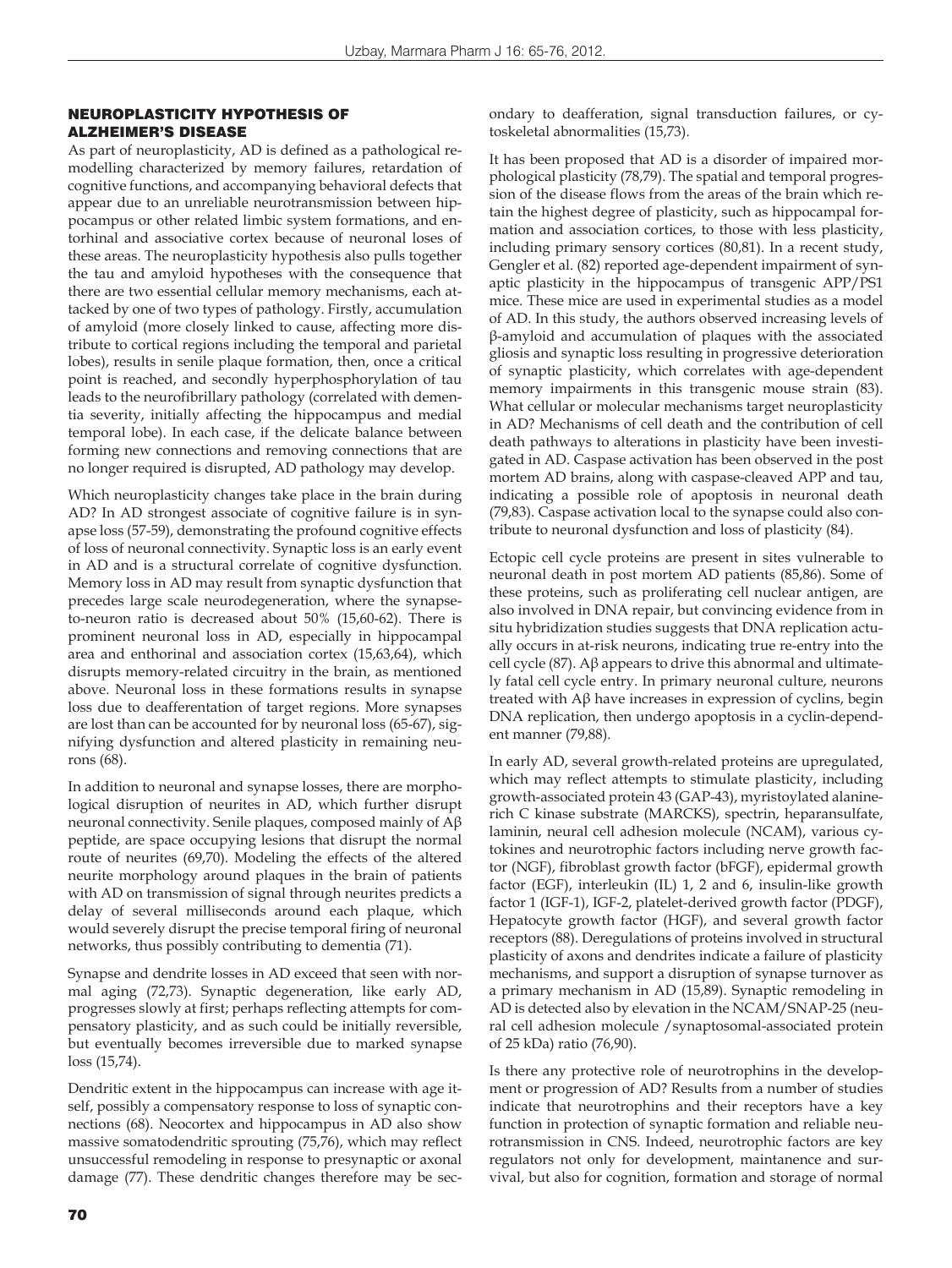memory (91). The most prominent members of the mammalian neurotrophin family are nerve growth factor (NGF), brainderived neurotrophic factor (BDNF), neurotrophin-3 (NT-3) and neurotrophin-4/5 (NT-4/5) (please see, Table 2). They activate various cell signaling pathways by activating two types of membrane-bound receptors, Tyrosine receptor kinases (Trk) and p75NTR. Three subtypes of Trk receptors have been defined: TrkA, TrkB and TrkC. The neurotrophins are synthesized as proneurotrophins that all bind to the p75<sup>NTR</sup>. In their active cleaved form, each neurotrophin selectively activates one of three types of Trk receptors. NGF activates TrkA, NT-3 activates TrkC, while BDNF and NT-4 activate Trk B receptors (91,92).

NGF has protective effect on cholinergic neurons. In the absence of NGF, cholinergic neurons exhibit cell shrinkage, reduction in fiber density and downregulation of transmitter associates enzymes such as choline acetyl transferase (ChAT) and acetyl choline esterase (AChE), resulting in a decrease of cholinergic transmission (92,93). In AD, reduction of ChAT and AchE activity was observed. Thus, classical AD treatment with AchE inhibitors enhances neuronal transmission by increasing the availability of acetylcholine at the receptors (91). The role of p75NTR is not clear. However, there is another interesting link between NGF and APP: neuronal cell cultures upregulate APP expression when treated with NGF (94,95). The interaction between NGF and tau in AD is less clear.

| <b>TABLE 2.</b> Some of the important neurotrophic factors present in the central |                                          |  |
|-----------------------------------------------------------------------------------|------------------------------------------|--|
|                                                                                   | nervous system (49)                      |  |
|                                                                                   | Nerve growth factor (NGF)                |  |
|                                                                                   | Brain-derived neurotrophic factor (BDNF) |  |
|                                                                                   | Neurotrophin 3 (NT-3)                    |  |
|                                                                                   | Neurotrophin 4/5 (NT-4/5)                |  |
|                                                                                   | Neurotrophin-6 (NT-6)                    |  |
|                                                                                   | Neurotrophin-7 (NT-7)                    |  |
|                                                                                   | Glia-derived neurotrophic factor (GDNF)  |  |
|                                                                                   | Ciliary neurotrophic factor (CNTF)       |  |
|                                                                                   | Cholinergic development factor (CDF)     |  |
|                                                                                   | Insulin-dependent growth factor (IDGF)   |  |
|                                                                                   | Epidermal growth factor (EGF)            |  |
|                                                                                   | Proapoptotic receptors (P75)             |  |
|                                                                                   | Antiapoptotic receptors (TrkA)           |  |

BDNF also regulates synaptic plasticity and plays an important role in memory formation and storage (3,96). Messenger RNA and protein levels of BDNF are found to be decreased in hippocampus and neocortex during AD (97). Not only is BDNF diminished, but also its full-length receptor TrkB is analoguously reduced in the hippocampus and frontal cortex in AD. Upregulation of truncated TrkB receptors has also been found in association with senile plaques (98,99). In addition, increase of full-length TrkB was observed in glial-like cells in hippocampus and increase of BDNF in dystrophic neurons surrounding senile plaques (99). Polymorphism of the BDNF has been implicated with higher risk for AD. Especially for non-ApoE4 carriers and specific ethnic groups, this effect is well documented (100,101). A very interesting link is the fact that during aging and in AD, tau pathology starts in the entorhinal cortex and proceeds along the retrograde transport pathways of BDNF to the subiculum and CA1 subfield and then to the basal forebrain, amygdale and finally to several cortical regions (90). BDNF regulation is maintained through cholinergic innervations and through NMDA receptors (102,103). The maintenance of normal BDNF mRNA levels appears to be mediated predominantly by NMDA receptors, whereas the increases in BDNF above normal levels are mediated by non-NMDA receptors. Interestingly, the NMDA receptor antagonist memantine used as treatment against AD increases the levels of BDNF and TrkB in rats (104). BDNF has also protective effects against β-amyloid-induced toxicity in brain (3).

It has been shown that brain NT-3 mRNA levels are unchanged in AD (105-107). In addition, cerebrospinal fluid levels of NT-3 are not changed either (108).

Although not belonging to the neurotrophin family, fibroblast growth factor-2 (FGF-2) is important in neuronal development and neuroprotection after neuronal loss (109). Interestingly, it also regulates BDNF. Increased levels and enhanced binding of FGF-2 were detected in senile plaques and neurofibrillary tangles in brain during AD (110,111). Moreover, it has been shown that FGF-2 increases the neurotic involvement of plaques (112). Incubation of neuronal cultures with FGF-2 results in increased tau phosphorilation (113) by increasing the levels of tau kinase glycogen synthase kinase 3β (GSK-3β) and tau itself (114,115).

In conclusion, neuronal plasticity is profoundly altered in brain during AD and that both amyloid and tau alterations as well as neuron and synapse loss contribute to these changes. Neurotrofins such as NGF and BDNF has also an essential role in the development of reliable synapses. A number of mechanisms underlying the loss of plasticity in AD, such as protein aggregation, synaptic dysfunction, and neuronal loss are also indicated in other neurodegenerative disorders.

## CURRENT AND FUTURE PHARMACOTHERAPY OF AD

## *Current pharmacotherapy in AD*

Current pharmacotherapy options of AD are very limited. Like in other serious CNS diseases, AD treatment is also symptomatic and does not provide a rational solution. Present drugs are intended for delaying progression of the disease rather than to provide a capable treatment. If these drugs are used in early periods of AD, they may serve to delay progression of the disease in some patients. However, patients and physicians are already hopefully waiting for more effective and convenient drugs for the treatment of AD.

Because neurotransmitter acetylcholine levels were found to be reduced in AD, early drug development studies were focused to increase the brain acetylcholine levels and AchE inhibitors (AchEIs) were developed as the first drugs for the treatment of AD. To date, four ACEIs were approved for the treatment of mild to moderate AD. They are tacrine, donepezil, rivastigmine, and galantamine. Donepezil is now approved also for severe AD. Although tacrine was the first drug approved for the treatment of AD, it is rarely used due to its hepatotoxicity (36).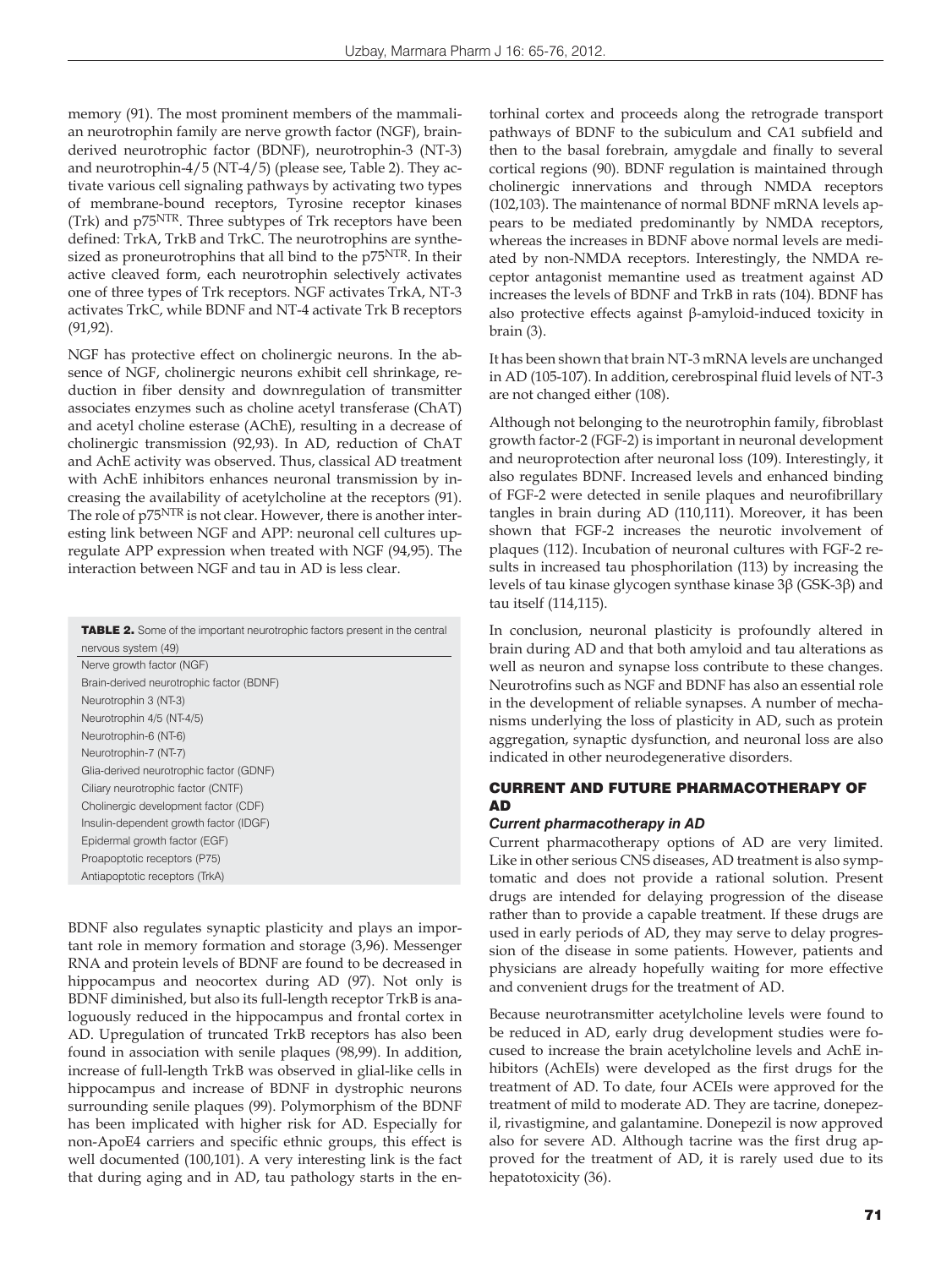According to meta-analysis of 13 randomized, double-blind, placebo-controlled trials with donepezil, rivastigmine and galantamine from the Cochrane Dementia and Cognitive Improvement Group's Specialized Register, all of these AChEIs were found to be efficacious for the treatment of mild to moderate AD. Donepezil also had less adverse effects compared with rivastigmine (36).

A further available therapeutic option for moderate to severe AD treatment is memantine. Memantine has a noncompetitive antagonistic activity on NMDA receptors. Thereby, it protects neurons from excitotoxicity involved in excessive glutamate action (25). A meta-analysis on the efficacy of AchEIs and memantine indicated that these drugs produced statistically significant but clinically marginal improvement in AD (116). Memantine is a newer drug and more controlled clinical studies are required to understand its clinical efficacy in AD.

#### *Additional therapeutic approaches*

Several additional therapeutic approaches have been proposed in the last few years (36,117). Epidemiological evidence suggests that long–term use of anti-inflammatory drugs, particularly non-sterodial anti-inflammatory drugs (NSAIDs) has protective effects against AD. However, results from prospective studies did not support to this approach. Results of the studies involved in NSAIDs such as nimesulide, hydroxychloroquine, celecoxib, diclofenac, naproxen and dapsone indicated that these drugs failed to slow progression of cognitive decline in patients with mild to moderate AD. Although indometacine, another NSAID, may delay cognitive decline in this subset of patients, gastrointestinal adverse effects induced by this drug treatment limits its use in the pharmacotherapy of AD (36).

Since reduction of homocysteine levels with high-dose folate, vitamin B6 and vitamin B12 supplementation can slow the cognitive decline in AD, these vitamins were tested and used in AD. However, a randomized controlled trial showed that high-dose vitamin supplement regimen did not have any significant beneficial effect in AD (118). Antioxidants such as vitamine E, Ginkgo bloba, green tea, wine, blueberries and curcumin, omega-3-fatty acids and estrogen therapy neither did exhibit any significant effect in patients with AD (2,36,119).

#### *Drugs under investigation in treatment of AD*

In the light of current findings on the pathogenesis of AD, new original treatments are under development. Basic strategy in many of these investigations attempt to block the course of the disease in early phases.

Anti-amyloid aggregation [glycosaminoglycan (GAG) mimetic drugs], vaccination, selective Aβ42-lowering, γ-secretase inhibition, α-secretase potentiation and modulation of tau deposition were the treatment strategies of the last decade and several agents were developed and premarketing clinical trials were done (36). Although some of them reached to phase II and III levels of the clinical trials, clinical trials were stopped either because of adverse effects or ineffectiveness. Some drugs used for other indications such as lithium (a mood disorder stabilizing agent), rosiglotazone (an antidiabetic/antiinflamatuar agent) and selegiline (a selective MAO-B inhibitory agent) show promise in AD treatment (2). These agents, their mechanism of action and current status are given in Table 3.

TABLE 3. The drugs under investigation for treatment of AD.

| <b>Action mechanism</b>          | <b>Agents</b>                                         | <b>Statement</b>                             |
|----------------------------------|-------------------------------------------------------|----------------------------------------------|
| Anti-amyloid aggregation         | Tramiprosate<br>Colostrinin<br>AZD103                 | Not continued<br>Phase II<br>Phase II        |
| Vaccination                      | Bapineuzumab<br>ACC-001<br>Solanezumab<br>PF-04360365 | Phase III<br>Phase I<br>Phase III<br>Phase I |
| <b>SALA</b>                      | Tarenflurbil                                          | Not continued                                |
| γ-secretase inhibition           | LY-450139<br>BMS-708163                               | Not continued<br>Phase II                    |
| $\alpha$ -secretase potentiation | Etazolate                                             | Phase II                                     |
| Modulation of tau deposition     | Methylene blue                                        | Phase II                                     |
| <b>GSK</b> inhibition            | Lithium                                               | in progress                                  |
| PPAR gamma agonistic activity    | Rosiglotazone                                         | in progress                                  |
| Selective MAO-B inhibition       | Selegiline                                            | in progress                                  |

SALA: Selective Aß42-lowering agents; GSK: glycogen synthase kinase; PPAR: peroxisome proliferator activated receptor

## **CONCLUSION**

How should be drugs of the future in AD treatment? All the drugs used in AD treatment, also including those under investigation, are either disease-modifying agents or the agents that slow progression of the disease. None of them bring a radical solution for AD. New trend in pharmacotherapy of AD may be based on reversing the negative neuroplasticity that cause the disease. There two major elements that have a role in adverse neuroplasticity during AD: heavy neurodegeneration and poor regeneration of the neurons regarding especially septo-hippocampal pathway. As seen in Figure 5, the agents that inhibit neurodegeneration and stimulate regeneration in this target may provide more radical solutions in the treatment of AD via reversing the adverse neuroplasticity.

Prevention of apoptosis and supporting neurogenezis or established balance of apoptosis/neurogenezis in critical brain areas such as hippocampus in elderly are very important to suppress the incidence of AD in population. Probably, prevention of AD may be easier than its pharmacotherapy. Thus, the investigations to develop an effective vaccine are going on and show some promise. Marketing the more effective drugs in AD treatment may not be far off.



FIGURE 5- Pathogenesis of AD and neuroplasticity-based therapy (from Iqbal and Grundke-Iqbal, 2011, see ref. 1).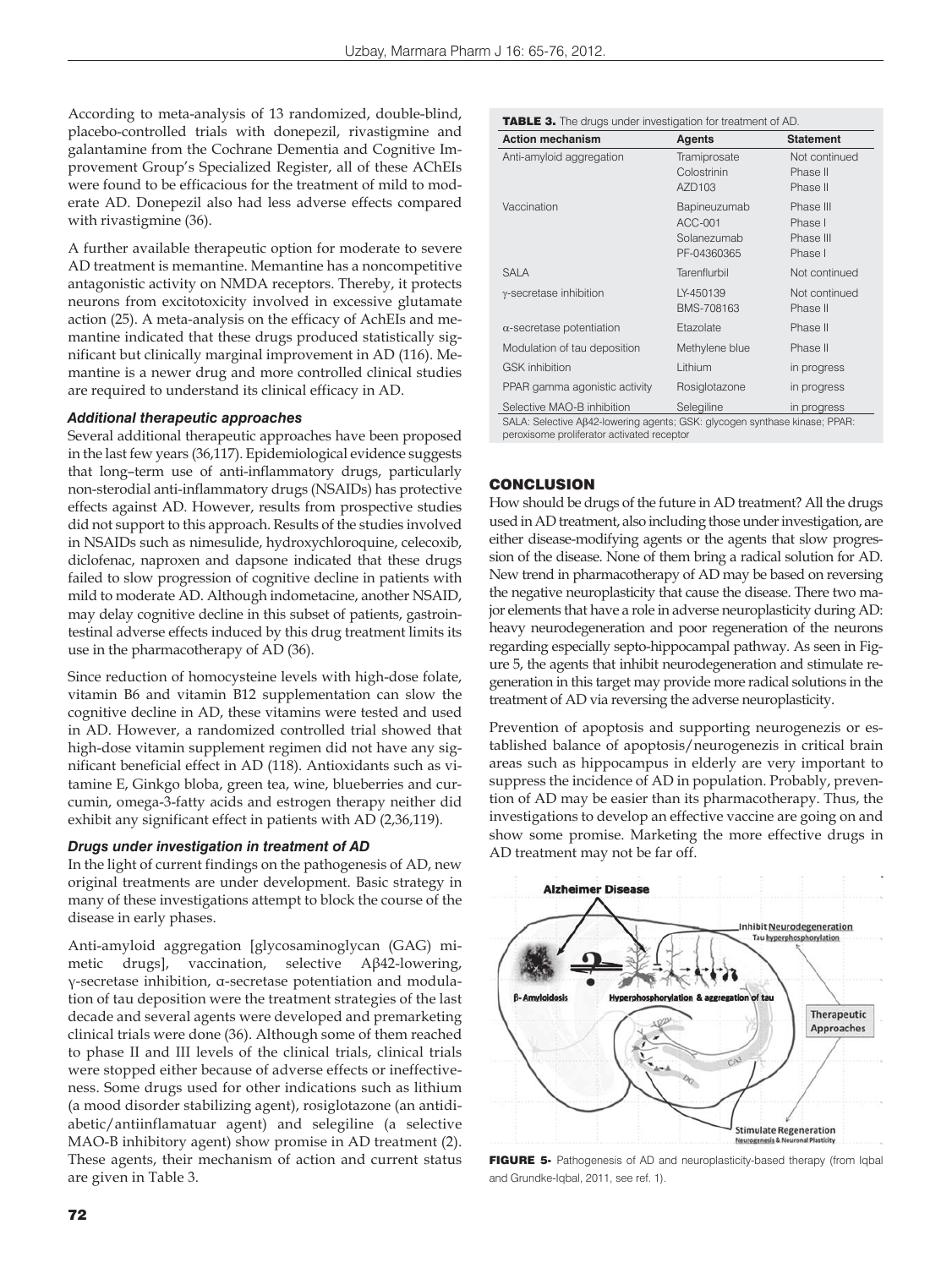# **Alzheimer hastalığı ve nöroplastisite: Yeni yaklaşımlar ve farmakoterapide yeni hedefler**

**ÖZET: Alzheimer hastalığı (AH) yaşlı bireylerdeki demansların temel nedenidir. Öğrenme ve bellek ile ilişkili santral yolaklarda sinaptik işlev bozukluğuna neden olan apoptosis ve nöron kayıpları ile karakterizedir. Nöroplastisite kısaca beyinin nöronlarında ve bu nöronlar vasıtasıyla oluşturulan sinapslardaki yapısal ve işlevsel değişiklikler olarak tanımlanabilir. Eğer değişiklikler tek bir nöron ile sınırlı değilse ve sinaps düzeyine ulaşıyorsa, ortaya çıkan adaptif yanıt sinaptik plastisite olarak da adlandırılabilir. Beyin tüm endojen ve eksojen uyarılara (çevresel veya duyusal stresler gibi) nöroplastisite vasıtasıyla adapte olur. AH'nin patolojisindeki en temel durum santral sinir sistemindeki (SSS) nöroplasite ile ilişkili süreçlerin olumsuz yönde etkilenmesidir. Doğrudan sinaptik elemanların hasarlanma nedenlerine odaklanılması ve hastalığın neden olduğu bozulmuş veya olumsuz nöroplastisitenin tersine döndürülmesine yönelik yeni terapötik yaklaşımların geliştirilmesi daha etkili bir strateji olabilir ve hastalığın tedavisinde daha kalıcı çözümler sağlayabilir. Bu derlemenin ana amacı, AH hakkındaki bilgilerimizi mevcut literatür ışığında güncellemek ve AH'de nöroplastisite hipotezi ve yeni aday ilaçlar gibi yeni yaklaşımlar ve hedefler hakkında tartışmaktır.**

**ANAHTAR SÖZCÜKLER: Alzheimer hastalığı; nöroplastisite; santral sinir sistemi (SSS); farmakoterapi**

## REFERENCES

- 1. Iqbal K, Grundke-Iqbal I. Opportunities and challenges in developing Alzheimer disease therapeutics. Acta Neuropathol 2011;122:543-9.
- 2. Stahl SM. Stahl's Essential Psychopharmacology. Neuroscientific Basis and Practical Applications. Third Edition, Cambridge University Press, New York. 2008, pp. 899-942.
- 3. Tapia-Arancibia L, Aliaga E, Silhol M, Arancibia S. New insights into brain BDNF function in normal aging and Alzheimer disease. Brain Res Rev 2008;59:201-20.
- 4. Mejia S, Giraldo M, Pineda D, Ardila A, Lopera F. Nongenetic factors as modifiers of the age of onset of familial Alzheimer's disease. Int Psychogeriatr 2003;15:337-49.
- 5. Mattson MP. Pathways towards and away from Alzheimer's disease. Nature 2004;430:631-9.
- 6. Rothman SM, Mattson MP. Adverse stress, hippocampal networks, and Alzheimer disease. Neuromol Med 2010;12:56-70.
- 7. Arendt T. Synaptic degeneration in Alzheimer's disease. Acta Neuropathol 2009;118:167-79.
- 8. Crews L, Masliah E. Molecular mechanisms of neurodegeneration in Alzheimer's disease. Hum Mol Gen 2010;19:R12-R20.
- 9. Uzbay İT. Alzheimer hastalığına yönelik çalışmalarda kullanılan deneysel hayvan modelleri. Demans Dergisi 2003;3:5-14.
- 10. Duyckaerts C, Potier MC, Delatour B. Alzheimer disease models and human neuropathology: similarities and differences. Acta Neuropathol 2008;115:5-38.
- 11. Ashford JW, Jarvik KL. Alzheimer's disease: does neuron plasticity predispose to axonal neurofibrillary degeneration? N Engl J Med 1985;5:388-9.
- **12.** Ramon γ Cajal S. Degeneration and regeneration Ramon γ Cajal S. of the nervous system. Oxford University Press, London, 1928.
- 13. Ramon γ Cajal S. Histologie du systeme nerveux. A. Maloine, Paris, 1911.
- 14. Mesulam MM. A plasticity-based theory of the pathogenesis of Alzheimer's disease. Ann N Y Acad Sci 2000;924:42-52.
- 15. Teter B, Ashford W. Neuroplasticity in Alzheimer's disease. J Neurosci Res 2002;70:402-37.
- 16. Uzbay İT. Psikofarmakolojinin Temelleri ve Deneysel Teknikler. Çizgi Tıp Yayınevi, Ankara, 2004.
- 17. Squire LR. Memory and hippocampus: a synthesis from findings with rats, monkeys, and humans. Psychol Rev 1992;99:195-231.
- 18. Sala M, Perez J, Soloff P, di Nemi SU, Caverzasi E, Soares JC, Brambilla P. Stress and hippocampus abnormalities in psychiatric disorders. Eur Neuropsychopharmacol 2004;14: 393-405.
- 19. Poldrack RA, Gabrieli JD. Functional anatomy of longterm memory. J Clin Neurophysiol 1997;14:294-310.
- 20. Shu SY, Wu YM, Bao XM, Leonard B. Interactions among memory-related centers in the brain. J Neurosci Res 2003;71:609-16.
- 21. Cahill L. Neurobiological mechanisms of emotionally influenced long-term memory. Prog Brain Res 2000;126:29-37.
- 22. Brewin CR. A cognitive neuroscience account of posttraumatic stress disorder and its treatment. Behav Res Ther 2001;39:373-93.
- 23. Wittenberg GM, Tsien JZ. An emerging molecular and cellular framework for memory processing by the hippocampus. Trends Neurosci 2002;25:501-5.
- 24. Davies KL, Maloney AJ. Selective loss of central cholinergic neurons in Alzheimer's disease. Lancet 1976;2:1403.
- 25. Winblad B. Memeantine and Alzheimer Disease. Science Press Ltd., London. 2003, pp. 5-9.
- 26. Greenameyre JT, Young AB,Penny JB. Quantitative autoradiographic distribution of L-[3H] glutamatebinding sites in rat central nervous system. J Neurosci 1984;4:2133-44.
- 27. Danysz W, Zajaczkowski W, Parsons CG. Modulation of learning processes by ionotropic glutamate receptor ligands. Behav Pharmacol 1995;6:455-74.
- 28. Collingridge GL, Singer W. Excitatory amino acid receptors and synaptic plasticity. Trend Pharmacol Sci 1990;11:290-6.
- 29. Danysz W, Parsons CG, Mobius HJ, Stoffler A, Quack G. Neuroprotective and symptomatological action of memantine relevant for Alzheimer's disease - a unified glutamatergic hypothesis on the mechanism of action. Neurotox Res 2000;2:85-97.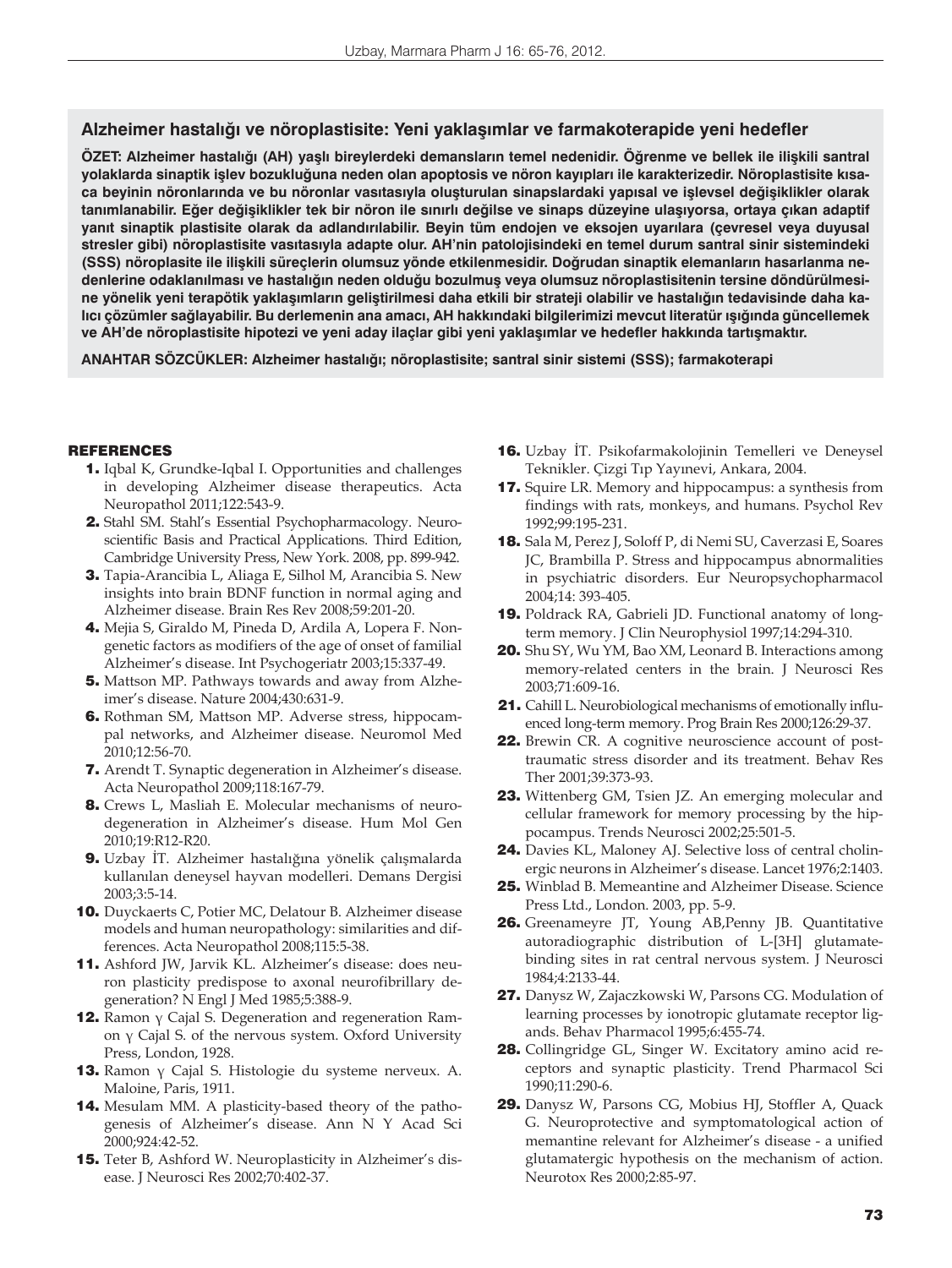- 30. Uzbay IT, Oglesby MW. Nitric oxide and substance dependence. Neurosci Biobehav Rev 2001;25:43-52.
- 31. Domek-Lopacinska KU, Strosznajder JB. Cyclic GMP and nitric oxide synthase in aging and Alzheimer's disease. Mol Neurobiol 2010;41:129-37.
- 32. Duyckaerts C, Delatour B, Potier MC. Classification and basic pathology of Alzheimer disease. Acta Neuropathol 2009;118:5-36.
- 33. Goldgaber D, Lerman MI, McBride OW, Saffiotti U, Gajdusek DC. Characterization and chromosomal localization of a cDNA encoding brain amyloid of Alzheimer's disease. Science 1987;235:877-80.
- 34. Robakis NK, Ramakrishna N, Wolfe G, Wishniewski HM. Molecular cloning and characterization of a DNA encoding the cerebrovascular and the neuritic plaque amyloid peptides. Proc Natl Acad Sci USA 1987;84:4190-4.
- 35. Tanzi RE, Gusella JW, Watkins PC, Bruns GA, St George-Hyslop P, Van Keuren ML, Patterson D, Pagan S, Kurnit DM, Neve RL. Amyloid beta protein gene: cDNA, mRNA distribution, and genetic linkage near the Alzheimer locus. Science 1987;235:880-4.
- 36. Galimberti D, Scapini E. Progress in Alzheimer disease. J Neurol 2012;259:201-11.
- 37. Shen J, Bronson RT, Chen DF, Xia W, Selkoe DJ, Tonegawa S. Skeletal and CNS defects in Presenilin-1-deficient mice. Cell 1997;89:629-39.
- 38. Wong PC, Zheng H, Chen H, Becher MW, Sirinathsinghji DJ, Trumbauer ME, Chen HY, Price DL, Van der Ploeg LH, Sisodia SS. Presenilin 1 is required for Notch1 and DII1 expression in the paraxial mesoderm. Nature 1997;387:288-92.
- 39. Nishimura M, Yu G, Levesque G, Zhang DM, Ruel L, Chen F, Milman P, Holmes E, Liang Y, Kawarai T, Jo E, Supala A, Rogaeva E, Xu DM, Janus C, Levesque L, Bi Q, Duthie M, Rozmahel R, Mattila K, Lannfelt L, Westaway D, Mount HT, Woodgett J, St George-Hyslop P. Presenilin mutations associated with Alzheimer disease cause defective intracellular trafficking of beta-catenin, a component of the presenilin protein complex. Nat Med 1999;5:164-9.
- 40. Chen Q, Schubert D. Presenilin-interacting proteins. Expert Rev Mol Med 2002;4:1-18.
- 41. Steiner H, Revesz T, Neumann M, Romig H, Grim MG, Pesold B, Kretzschmar HA, Hardy J, Holton JL, Baumeister R, Houlden H, Haass C. A pathogenic presenilin-1 deletion causes abberrant Abeta 42 production in the absence of congophilic amyloid plaques. J Biol Chem 2001;276:7233-9.
- 42. Kang J, Lemaire HG, Unterbeck A, Salbaum JM, Masters CL, Grzeschik KH, Multhaup G, Beyreuther K, Muller-Hill B. The precursor of Alzheimer's disease amyloid A4 protein resembles a cell-surface receptor. Nature 1987;325:733-6.
- 43. Jack CRJ, Knopman DS, Jagust WJ, Shaw LM, Aisen PS, Weiner MV, Petersen RC, Trojanowski JQ. Hypothetical model of dynamic biomarkers of the Alzheimer's pathological cascade. Lancet Neurol 2010;9:119-28.
- 44. Breitner JC, Wyse BW, Anthony JC, Welsh-Bohmer KA, Steffens DC, Norton MC, Tschanz JT, Plassman BL, Meyer MR, Skoog I, Khachaturian A. APOE-epsilon4 count predicts age when prevalence of AD increases, then declines: the Cache County Study. Neurology 1999;53:321-31.
- 45. Verghese PB, Castellano JM, Holtzman DM. Apolipoprotein E in Alzheimer's disease and other neurological disorders. Lancet Neurol 2011;10:241-52.
- 46. Forero DA, Casadeus G, Perry G, Arboleda H. Synaptic dysfunction and oxidative stress in Alzheimer disease: Emerging mechanisms. J Cell Mol Med 2006;10:796-805.
- 47. Dubois B, Feldman HH, Jacova C, Dekosky ST, Barberger-Gateau P, Cummings J, Delacourte A, Galasko D, Gauthier S, Jicha G, Meguro K, O'brien J, Pasquier F, Robert P, Rossor M, Salloway S, Stern Y, Visser PJ, Scheltens P. Research criteria for the diagnosis of Alzheimer's disease: revising the NINCDS-ADRDA criteria. Lancet Neurol 2007;6:734-46.
- 48. Dubois B, Feldman HH, Jacova C, Cummings JL, Dekosky ST, Barberger-Gateau P, Delacourte A, Frisoni G, Fox NC, Galasko D, Gauthier S, Hampel H, Jicha GA, Meguro K, O'Brien J, Pasquier F, Robert P, Rossor M, Salloway S, Sarazin M, de Souza LC, Stern Y, Visser PJ, Scheltens P. Revising the definition of Alzheimer's disease: a new lexicon. Lancet Neurol 2010;9:1118-27.
- 49. Uzbay IT. A New Approach to Etiopathogenezis of Depression: Neuroplasticity. Nova Science Publishers, Inc., New York. 2011, pp.35-76.
- 50. Czéh B, Michaelis T, Watanabe T, Frahm J, de Biurrun G, van Kampen M, Bartolomucci A, Fuchs E. Stressinduced changes in cerebral metabolites, hippocampal volume, and cell proliferation are prevented by antidepressant treatment with tianeptine. Proc Natl Acad Sci USA 2001;98:12796-801.
- 51. Fuchs E, Czéh B, Kole MHP, Michaelis T, Lucassen PL. Alterations of neuroplasticity in depression: the hippocampus and beyond. Eur Neuropsychopharmacol 2004;14:S481-90.
- 52. Lucassen PJ, Fuchs E, Czéh B. Antidepressant treatment with tianeptine reduces apopitosis in hippocampal dentate gyrus and temporal cortex. Biol Psychiatry 2004;55:789-96.
- 53. Carvey PM. Drug Action in the Central Nervous System. Oxford University Press, New York, 1998.
- 54. Sah DWY, Ossipov MH, Porreca F. Neuropathic factors as novel therapeutics for neuropathic pain. Nature Reviews 2003;2:460-72.
- 55. Shoval G, Weizman A. The possible role of neurotrophins in the pathogenesis and therapy of schizophrenia. Eur Neuropsychopharmacol 2005;15:319-29.
- 56. Lukiw WJ, Bazan NG. Inflammatory, apoptotic, and survival gene signaling in Alzheimer's disease. Mol Neurobiol 2010;42:10-6.
- 57. Tery RD, Masliah E, Salmon DP, Butters N, DeTeresa R, Hill R, Hansen LA, Katzman R. Physical basis of cognitive alterations in Alzheimer's disease: synapse loss is the major correlate of cognitive impairment. Ann Neurol 1991;30:572-80.
- 58. Masliah E, Mallory M, Hansen L, De Teresa R, Alford M, Terry R. Synaptic and neuritic alterations during the progression of Alzheimer's disease. Neurosci Lett 1994;174:67-72.
- 59. Dickson DW, Crystal HA, Bevona C, Honer W, Vincent I, Davies P. Correlations of synaptic and pathological markers with cognition of the elderly. Neurobiol Aging 1995;16:285-98.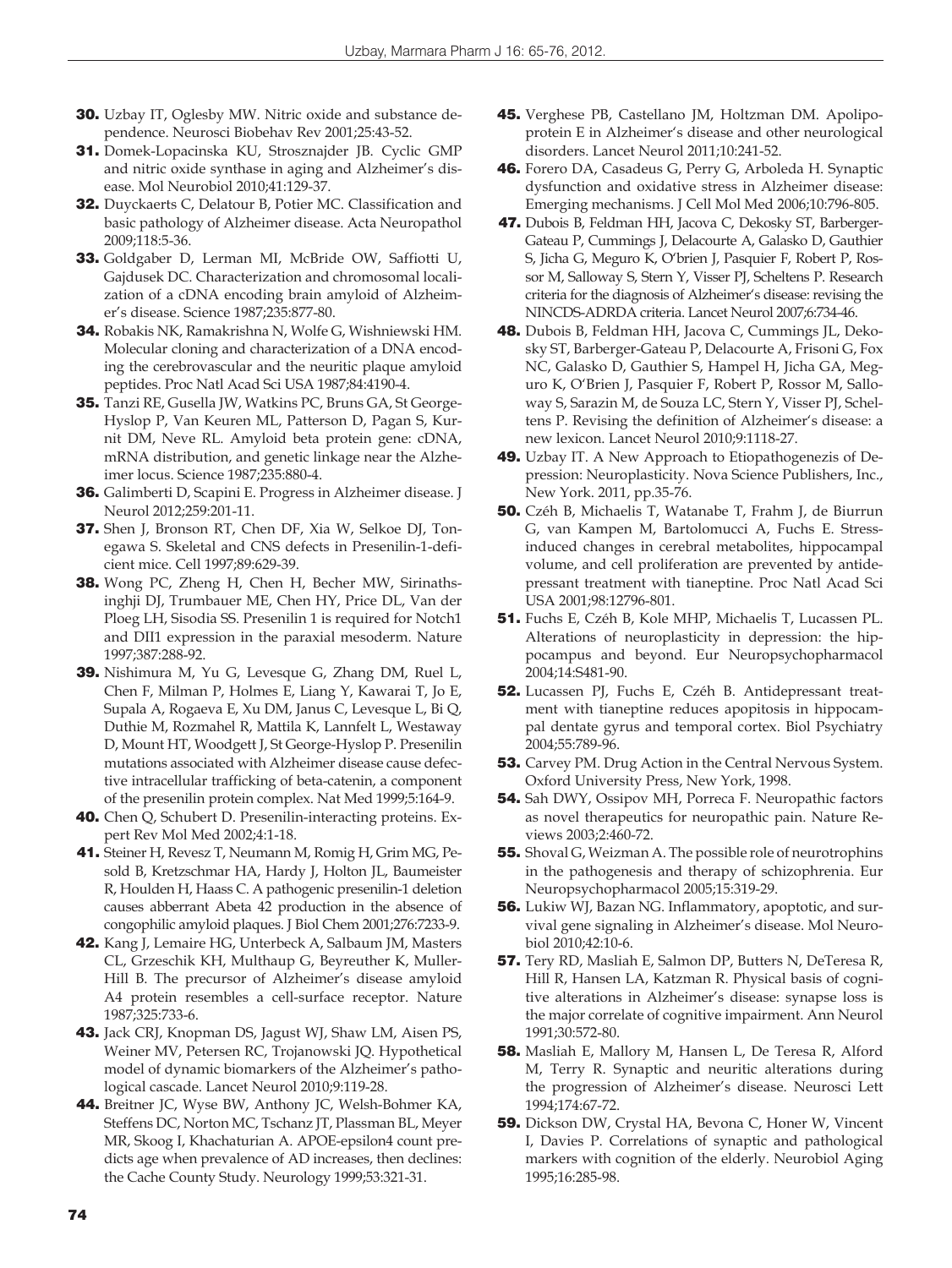- 60. Cullen WK, Suh YH, Anwyl R, Rowan MJ. Block of LTP in rat hippocampus in vivo by beta-amyloid precursor protein fragments. Neuroreport 1997;8:3213-7.
- 61. Lambert MP, Barlow AK, Chromy BA, Edwards C, Freed R, Liosatos M, Morgan TE, Rozovsky I, Trommer B, Viola KL, Wals P, Zhang C, Finch CE, Krafft GA, Klein WL. Diffusible, nonfibrillar ligands derived from Abeta-142 are potent central nervous system neurotoxins. Proc Natl Acad Sci USA 1998;95:6448-53.
- 62. Chapman PF, White GL, Jones MW, Cooper-Blacketer D, Marshall VJ, Inzarry M, Younkin L, Good MA, Bliss TV, Hyman BT, Younkin ST, Hsiao K. Impaired synaptic plasticity and learning in amyloid precursor protein transgenic mice. Nat Neurosci 1999;2:271-6.
- 63. Arriagada P, Growdon J, Hedley-Whyte E, Hyman B. Neurofibrillary tangles but not senile plaques parallel duration and severity of Alzheimer's disease. Neurology 1992;42:631-9.
- 64. Gomez-Isla T, Hollister R, West H, Mui S, Growdon JH, Petersen RC, Parisi JE, Hyman BT. Neuronal loss correlates with but exceeds neurofibrillary tangles in Alzheimer's disease. Ann Neurol 1997;41:17-24.
- 65. Buell SJ, Coleman PD. Dendritic growth in the aged human brain and failure of growth in senile dementia. Science 1979;206:854-6.
- 66. Coleman PD, Flood DG. Neuron numbers and dendritic extent in normal aging and Alzheimer's disease. Neurobiol Aging 1987;8:521-45.
- 67. de Ruiter JP, Uylings HB. Morphometric and dendritic analysis of fascia dentata granule cells in human aging and senile dementia. Brain Res 1987;402:217-29.
- 68. Flood DG, Coleman PD. Hippocampal plasticity in normal aging and decreased plasticity in Alzheimer's disease. Prog Brain Res 1990;83:435-43.
- 69. Knowles RB, Gomez-Isla T, Hyman BT. Abeta associated neuropil changes: correlation with neuronal loss and dementia. J Neuropathol Exp Neurol 1998;57:1122-30.
- 70. D'Amore JD, Kajdasz ST, McLellan ME, Bacskai BJ, Stern EA, Hyman BT. In vivo multiphoton imaging of a transgenic mouse model of Alzheimer disease reveals marked thioflavine-S-associated alterations in neurite trajectories. J Neuropathol Exp Neurol 2003;62:137-45.
- 71. Knowles RB, Wyart C, Buldyrev SV, Cruz L, Urbanc B, Hasselmo ME, Stanley HE, Hyman BT. Plaque-induced neurite abnormalities: implications for disruption of neuronal networks in Alzheimer's disease. Proc Natl Acad Sci USA 1999;96:5274-9.
- 72. Terry RD, Masliah E, Hansen LA. Structural basis of the cognitive alterations in Alzheimer's disease. In: Alzheimer's Disease. Editors: Terry RD, Katzman R, Bick K, Raven Press, New York. 1994, pp. 179-96.
- 73. Anderton BH, Callahan I, Coleman P, Davies P, Flood D, Jicha GA, Ohm T, Weaver C. Dendritic changes in Alzheimer's disease and factors that may underlie these changes. Prog Neurobiol 1998;55:595-609.
- 74. Rapoport SL. In vivo PET imaging and postmortem studies suggest potentially reversible and irreversible stages of brain metabolic failure in Alzheimer's disease. Eur Arch Psychiatry Clin Neurosci 1999;249(Suppl.):46-55.
- 75. Ihara Y. Massive somatodendritic sprouting of cortical neurons in Alzheimer's disease. Brain Res 1988;25:364-7.
- 76. Jorgensen MB. The role of signal transduction in the delayed necrosis of the hippocampal pyramidal cells following transient ischemia. Acta Neurol Scand 1993;143(Suppl):1-20.
- 77. Scott SA. Dendritic atrophy and remodeling of amygdaloid neurons in Alzheimer's disease. Dementia 1993;121:113-8.
- 78. Arendt T. Alzheimer's disease as a disorder of mechanisms underlying structural brain self-organization. Neuroscience 2001a;102:723-65.
- 79. Spires TL, Hannan AJ. Molecular mechanisms mediating pathological plasticity in Huntingt'n's disease and Alzheimer's disease. J Neurochem 2007;100:874-82.
- 80. Hyman BT, Van Horsen GW, Damasio AR,Barnes CL. Alzheimer's disease: cell specific pathology isolates the hippocampal formation. Science 1984;225:1168-70.
- 81. Break H, Break E. Neuropathological strategies of Alzheimer-related changes. Acta Neuropathol 1991;82:239-59.
- 82. Gengler S, Hamilton A, Hölscher C. Synaptic plasticity in the hippocampus of a APP/PS1 mouse model of Alzheimer's disease is impaired in old but not young mice. PLoS one 2010;5:e9764.
- 83. Cotman CW, Poon WW, Rissman RA, Blurton-Jones M. The role of caspase cleavage of tau in Alzheimer disease neuropathology. J Neuropathol Exp Neurol 2005;64:104-12.
- 84. Marx J. Neuroscience. New leads on the "how" of Alzheimer's. Science 2001;293:2192-4.
- 85. Vincent I, Rosado M, Davies P. Mitotic mechanisms in Alzheimer disease. J Cell Biol 1996;132-25.
- 86. Busser J, Geldmacher DS, Herrup K. Ectopic cell cycle proteins predict the sites of neuronal cell death in Alzheimer's disease brain. J Neurosci 1998;18:2081-7.
- 87. Yang Y, Geldmacher DS, Herrup K. DANN replication precedes neuronal cell death in Alzheimer's disease. J Neurosci 2001;21:2661-8.
- 88. Copani A, Condorelli F, Caruso A, Vancheri C, sala A, Giuffrida SAM, Cononico PL, Nicoletti F, Sortino MA. Mitotic signaling by beta-amyloid causes neuronal death. FASEB J 1999;13:2225-34.
- 89. Arendt T. Disturbance of neuronal plasticity is a critical pathogenetic event in Alzheimer's disease. Int J Dev Neurosci 2001;19:231-45.
- 90. Jorgensen OS, Brooksbank BW, Balazs R. Neuronal plasticity and astrocytic reaction in Down syndrome and Alzheimer disease. J Neurol Sci 1990;98:63-79.
- 91. Schindowski K, Belarbi K, Buée L. Neurotrophic factors in Alzheimer's disease: role of axonal transport. Gen Brain Behav 2008;7(Suppl. 1):43-56.
- 92. Patapoutian A, Reichardt LF. Trk receptors: mediators of neurotrophin action. Curr Opin Neurobiol 2001;11:272-80.
- 93. Svendsen CN, Cooper JD, Sofroniew MV. Trophic factor effects on septal cholinergic neurons. Ann N Y Acad Sci 1991;640:91-4.
- 94. Robakis NK, Anderson JP, Refolo LM, Wallace W. Expression of the Alzheimer amyloid precursor in brain tissue and effects of NGF and EGF on its metabolism. Clin Neuropharmacol 1991;14(Suppl.1):S15-S23.